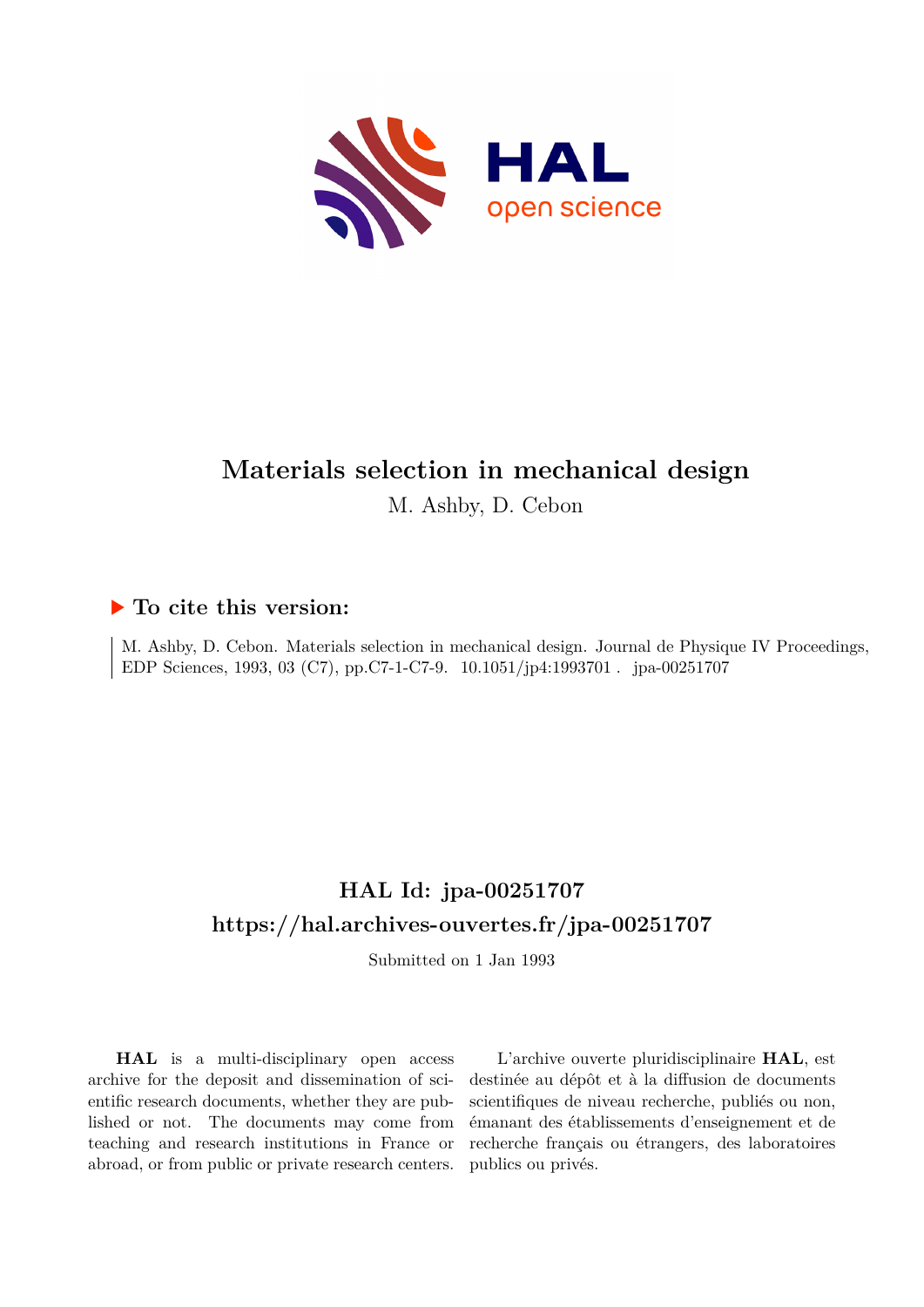# **Materials selection in mechanical design**

### M.F. **ASHBY** and D. CEBON

*Engineering Design Centre, Engineering Department, Tmmpington Street, Cambridge CB2 IPZ, England* 

## **ABSTRACT**

A novel materials-selection procedure has been developed and implemented in software. The procedure makes use of *Materials Selection Charts:* a new way of displaying material property data; and *performance indices:* combinations of material properties which govern performance. Optimisation methods are employed for simultaneous selection of both material and shape.

#### **INTRODUCTION**

The performance of an engineering component is limited by the properties of the material of which it is made, and by the shapes to which this material can be formed. Under some circumstances a material can be selected satisfactorily by specifying ranges for individual properties. More often, however, performance depends on a combination of properties, and then the best material is selected by maximising one or more 'performance indices'. An example is the specific stiffness  $E/\rho$  (E is Youngs modulus and  $\rho$  is the density). Performance indices are governed by the design objectives. One is derived later in this paper and many others are tabulated elsewhere [I, **21.** Component shape is also an important consideration. Hollow tubular beams are lighter than solid ones for the same bending stiffness and I-section beams may be better still. Information about section shape can be included in the performance index to enable simultaneous selection of material and shape.

# **THE PROCEDURE**

#### **Performance Indices**

*A performance index* is a group of material properties which governs some aspect of the performance of a component [I, **21.** They are derived from simple models of the function of the component, as illustrated by the following example.

A material is required for **a** light, stiff beam. The aim is to achieve a specified bending stiffness at minimum weight. The beam has a length L and a square, solid, cross-section as shown in Figure la. The mass of the beam is

$$
m = A L \rho, \tag{1}
$$

where A is the area of the cross-section and  $\rho$  is the density of the material of which the beam is made. The stiffness S of a simply-supported beam with modulus E, second moment of area I, where A is the area of the cross-section and made. The stiffness S of a simply-support central load F, and central deflection  $\delta$ , is

$$
S = \frac{F}{\delta} = \frac{C_1 EI}{L^3}.
$$
 (2)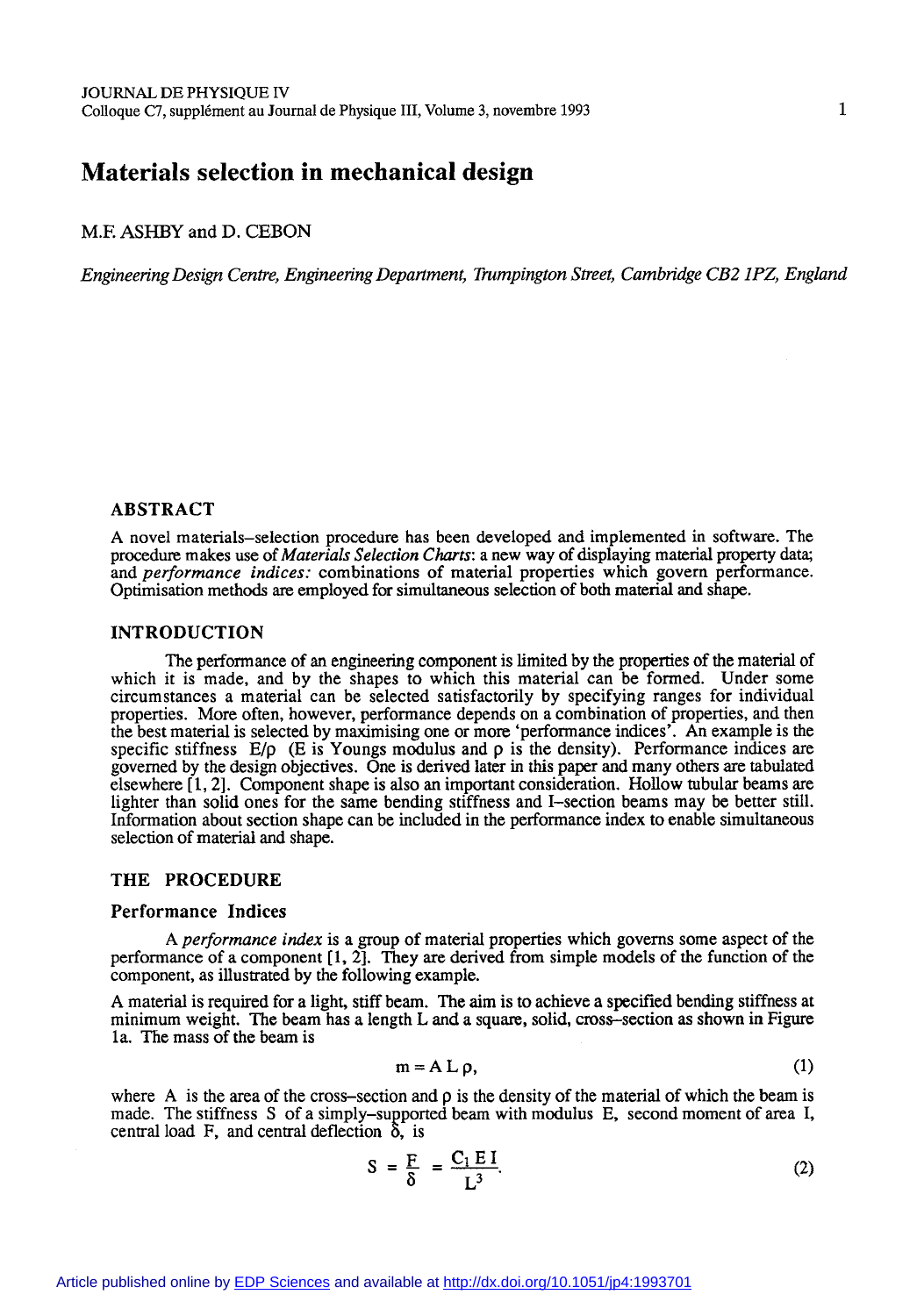with  $C_1 = 48$  for 3-point bending. Other supports, or other distributions of load, change  $C_1$ , but nothing else. Assume that the beam has a square section, of side b. The second moment of area is

$$
I = b4/12 = A2/12
$$
 (3)

The stiffness S and the length L are constrained by the design. The area A is a 'free' variable that we wish to choose so as to minimise the mass, while meeting the constraints.





Substituting for I in equation (2) and eliminating A between this and (1) gives

$$
m = \left(\frac{12 \text{ S}}{C_1}\right)^{1/2} (L)^{5/2} \left(\frac{\rho}{E^{1/2}}\right).
$$
 (4)

The mass of the beam can be minimised (and perforhance maximised) by seeking the material with the largest value of the performance index

$$
M_1 = \frac{E^{1/2}}{\rho}.\tag{5}
$$

The same performance index holds for square-section beams with any value of the design stiffness S, any boundary conditions and distributions of load (defined by **Cl),** and any length L.

The cross-section shape of the beam (like the I-section shown in Figure lb) can be included in the performance index by introducing a dimensionless shape factor  $\phi$ , defined [3] by

$$
\phi = \frac{4\pi I}{A^2}.\tag{6}
$$

The value of  $\phi$  measures the bending efficiency of the section shape. For the solid section of Figure 1(a),  $\phi \equiv 1$ ; that for the I-section of Figure 1(b) is about 5. Real I-sections have efficiencies,  $\phi$ , as high as 40. The maximum value of  $\phi$  is limited by manufacturing constraints or by local buckling of the component, and, for this reason, it can be considered to be a material propeny. Shape factors can also be defined for design against yield or fracture, and for shafts as well as beams. Using equation (6) in place of equation (3) to eliminate A in equation (1) gives the new index:

$$
M_2 = \frac{\left(\phi E\right)^{1/2}}{\rho}.\tag{7}
$$

For a constant shape ( $\phi$  constant) the criterion reduces to the earlier one; the best selection is then the material with the largest value of  $M_1$  (equation (5)). In comparing materials with different shapes, the best choice is that with the greatest value of  $M<sub>2</sub>$  (equation (7)).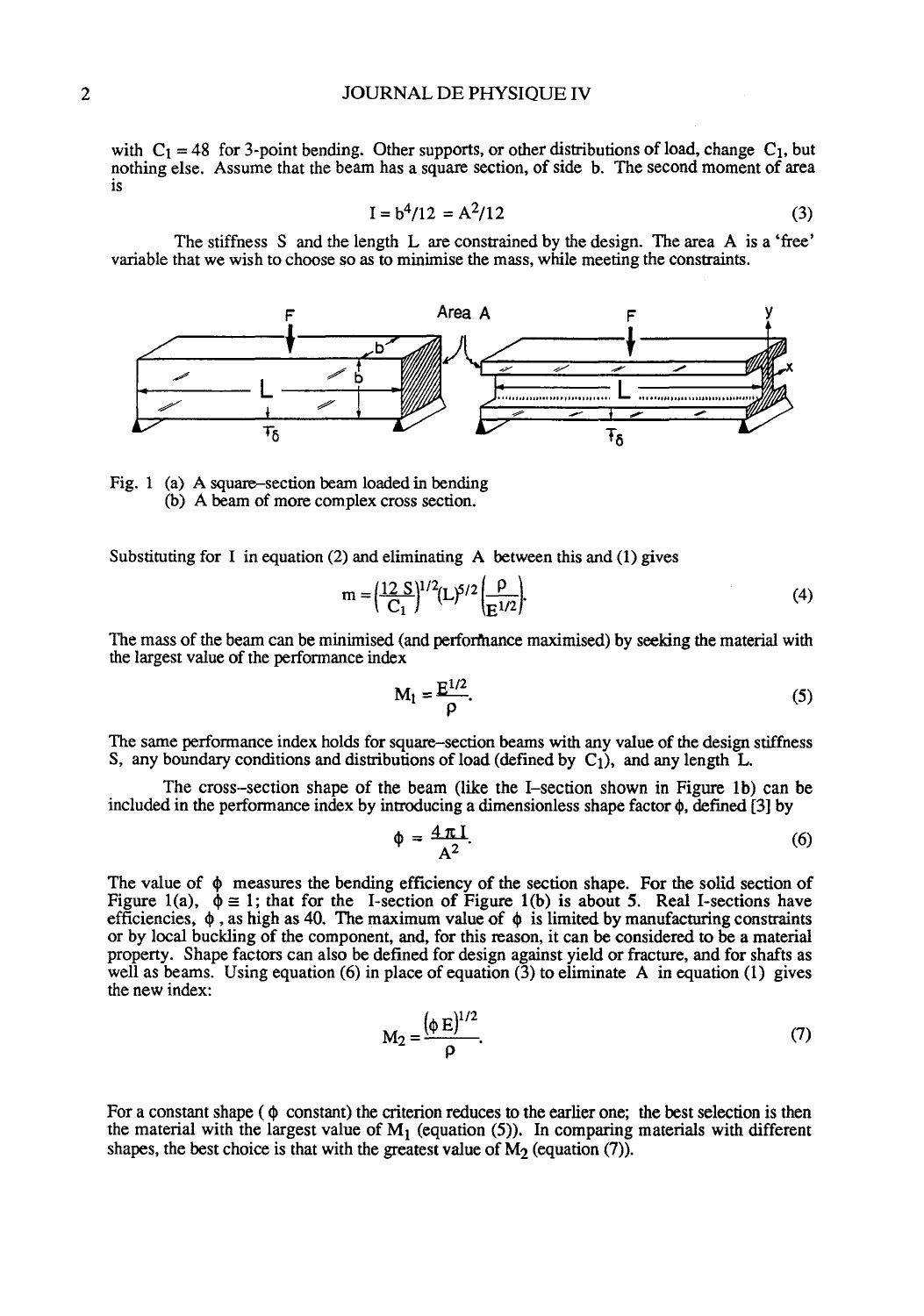#### Material Property Charts

Material selection using performance indices is best achieved by plotting one material property (or mathematical combination of properties) on each axis of a *materials selection chart*   $[1,2]$ . In the example shown in Figure 2, the axes are Young's modulus and density. The logarithmic scales span a range so wide that all materials are included. When data for a given material class such as metals are plotted on these axes, it is found that they occupy a field which can be enclosed in a 'balloon'. Ceramics also occupy a field, and so do polymers, elastomers, composites, and so on. The fields may overlap, but are nonetheless distinct. Individual materials or sub-classes (like steels, or polypropylenes, PP) appear as little 'bubbles' which define the ranges of their properties. Hardcopy charts relating many mechanical and thermal properties are now available [l] (two appear in this article). Others can be constructed with the software described in a moment.

The subset of materials with the greatest value of  $M_1$  can be identified rapidly by taking logarithms of equation (5)  $(Log E = 2 Log p + 2 Log M_1)$ , and plotting the resulting selection line of slope 2 on the chart. The construction is illustrated in Figure 2, from which it can be seen that woods, fibre reinforced composites and some ceramics are the best choices for a light stiff beam with square cross-section. When section shape is included in the selection criterion, (as in equation (7)) woods become considerably less attractive, because they cannot be manufactured in thin sections with large shape factors, like metals. **SELECTION LINE** 



Fig.2 A modulus/density chart illustrating the selection of materials with high values of  $M_1 = E^{1/2}/\rho$ . Contours of constant  $E^{1/2}/\rho$  appear as a family of lines of slope 2. Materials with  $M_1$  greater than a specified value can be identified.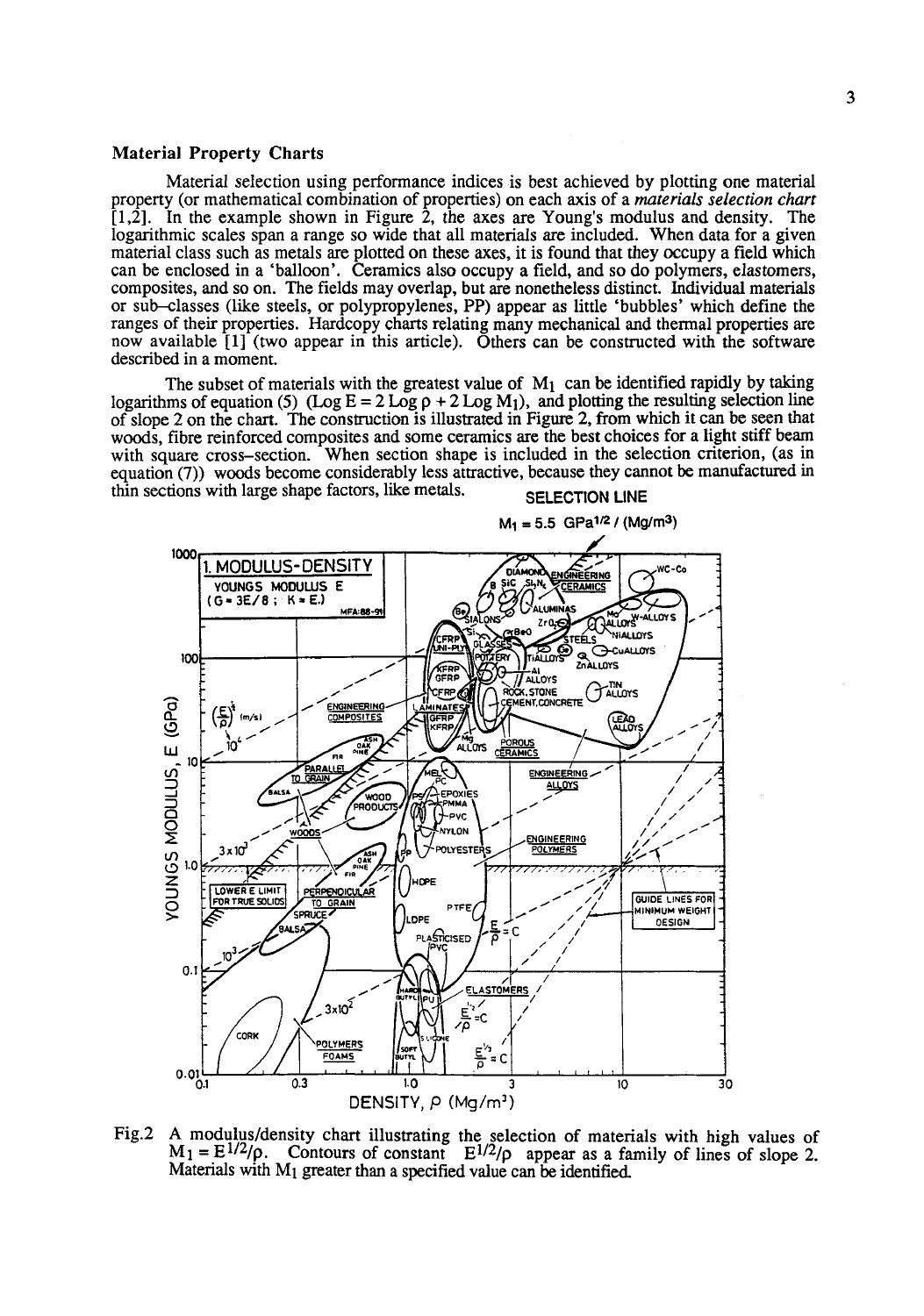# IMPLEMENTATION IN SOFTWARE

The 'Cambridge Materials Selector' (CMS) is a computer package consisting of a data base of material properties, a management system which recovers and manipulates the data, and a graphical user interface which presents the property **data** as material selection charts. The approach employs a number of novel features **[4].** 

#### The Selection Process

To select a material, the user performs a series of selection stages. On each stage, a pair of material properties (or user-defined  $\hat{f}$ unctions of material properties, like  $E^{1/2}$ /p) is specified. The program generates a graph with these properties as the axes. All materials contained in the database with applicable data entries are plotted on the graph. The area of the graph which satisfies the selection criterion is specified by the user, and the materials which lie in that area are considered to have 'passed' the selection stage. Up to six independent selection stages can be performed.

The program stores the results of each selection stage and these can be examined at any time. It is possible to modify any selection stage so that performance criteria can be tightened or relaxed until suitable materials are found. **A** summary of the CMS session can be stored in a disk file and read into the package later. This enables users to continue/modify a selection where they left-off and to re-evaluate the selection criteria in the light of other design information. It also documents the selection process.

**A** number of data manipulation routines **are** available during each selection stage. These include zooming-in on an area of the graph, listing the properties of particular materials and displaying the materials which passed all the previous stages. Facilities are available for plotting hard copies of graphs and listing text information.

#### Materials, Properties and Data

Three different types of data are stored in the database: (i) Numerical data, (eg density); (ii) Discrete data (eg material identifier); and (iii) Text data (eg 'typical uses'). Both the numerical and discrete data types can be plotted, giving three types of materials selection charts: (i) Charts with two numerical axes like the hand drawn chart of figure **2;** (ii) Charts with one numerical and one discrete axis are 'bar charts'; and (iii) Charts with **two** discrete properties are 'tables' with each material fitting into one or more cells in the table. The primary, 'generic' CMS database contains Metals, Polymers, Ceramics, Composites and Natural materials. It contains a wide range of mechanical, thermal and electrical properties, as well as information on environmental performance, processing, available forms, typical uses, suppliers, and sources of further information. The package employs an automatic data checking procedure, which also ensures that the database is complete **[4].** Future versions of the program will handle additional detailed databases of materials: in particular classes, and for specialised industrial sectors. Several of these databases are in an advanced stage of development at the time of writing.

# **CASE** STUDIES

#### Materials for Oars

Boats, before steam power, could be propelled by poling, by sail and by oar. Oars gave more control than the other two, the military potential of which was well understood by the Romans, the Vikings and the Venetians. But credit for inventing the rowed boat must go to the Egyptians: boats with oars appear in carved relief on monuments built in Egypt between 3300 and 3000 BC.

Mechanically speaking, an oar is a beam loaded in bending. It must be strong enough to carry the bending moment exerted by the oarsman without breaking, it must have just the right stiffness to match the rower's own characteristics and give the right "feel", and - very important it must be as light as possible. Meeting the strength constraint is easy. Oars are designed on stiffness, that is, to give a specified elastic deflection under a given load. The upper part of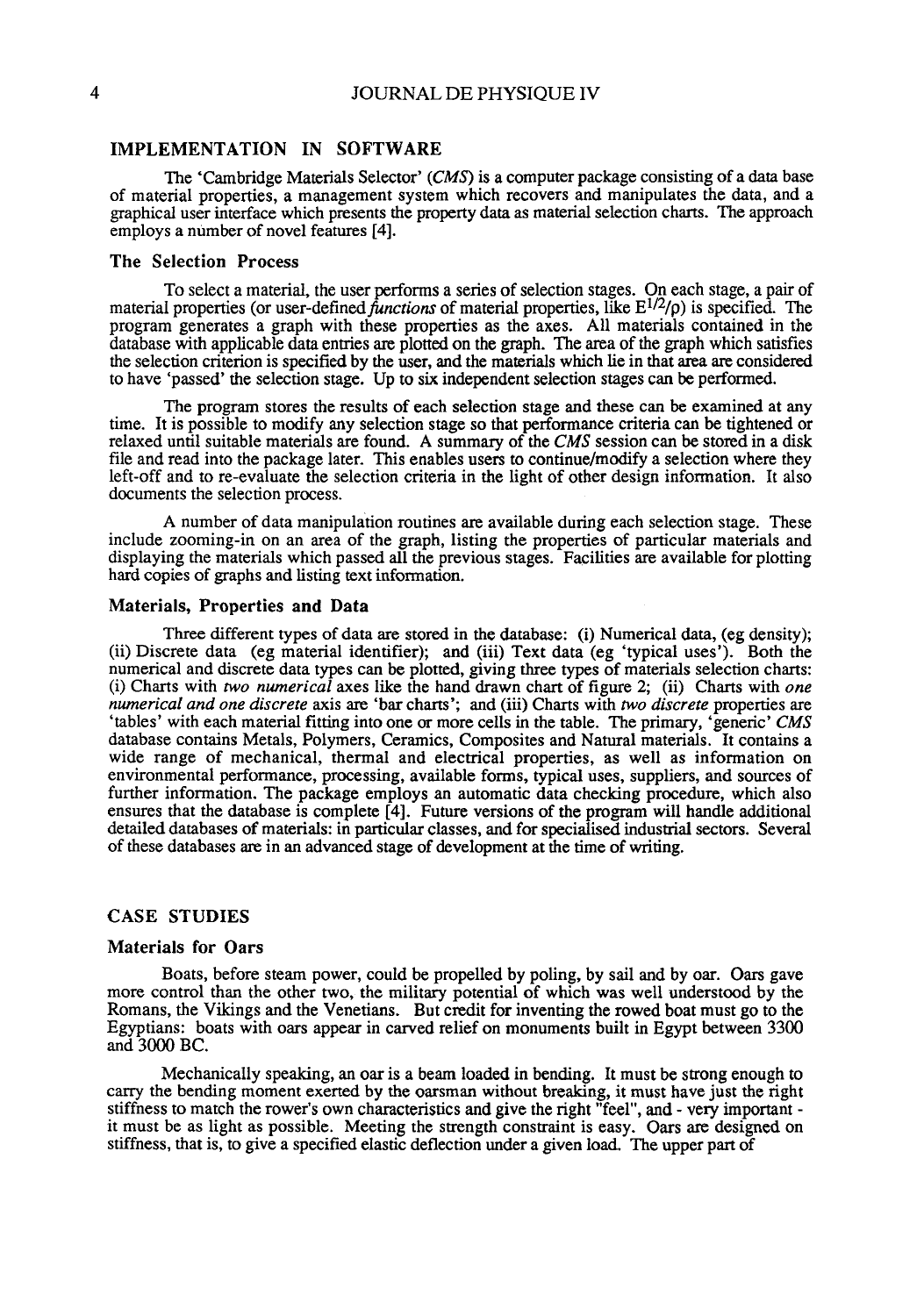

Fig. 3 An oar, showing the components and the method of measuring the stiffness.

Figure 3 shows an oar: a blade or "spoon" is bonded to a shaft or "loom" which carries a sleeve and collar to give positive location in the rowlock. The lower part of the figure shows how the oar stiffness is measured: a 10 kg weight is hung on the oar 2.05 m from the collar and the deflection at this point is measured. **A** soft oar will deflect nearly 50 mm; a hard one only 30. A rower, when ordering an oar, specifies how hard it should be **[5].** 

The oar must also be fight; extra weight increases the wetted area of the hull and the drag that goes with it. So there we have it: an oar is a beam of specified stiffness and minimum weight. The performance index we want was derived in earlier; it is

$$
M_1 = \frac{E^{1/2}}{\rho}
$$

What materials make good oars? Figure 2 shows the appropriate chart, **with** a selection line for the index placed on it. It identifies three classes of material: woods, carbon- and glassfibre reinforced polymers and certain ceramics (Table 1). Ceramics are brittle; they have low values of toughness; if you dropped a ceramic oar, it would probably shatter. This can be analysed, leading to further performance indices [l], but there is insufficient space to do so here. We simply note that ceramics are eliminated because they are brittle and expensive. The recommendation is clear. Make your oars out of wood or - better - out of CFRP.

#### TABLE 1 MATERIALS FOR OARS

| MATERIAL    | $M (GPa)^{1/2}/(Mg/m^3)$ | <b>COMMENT</b>                                 |
|-------------|--------------------------|------------------------------------------------|
| Woods       | $5 - 8$                  | Cheap, traditional, but not easily controlled. |
| <b>CFRP</b> | $4 - 8$                  | As good as wood, more control of properties.   |
| <b>GFRP</b> | $3.5 - 5.5$              | Cheaper than CFRP but lower M.                 |
| Ceramics    | $4 - 8$                  | Good M but brittle and expensive               |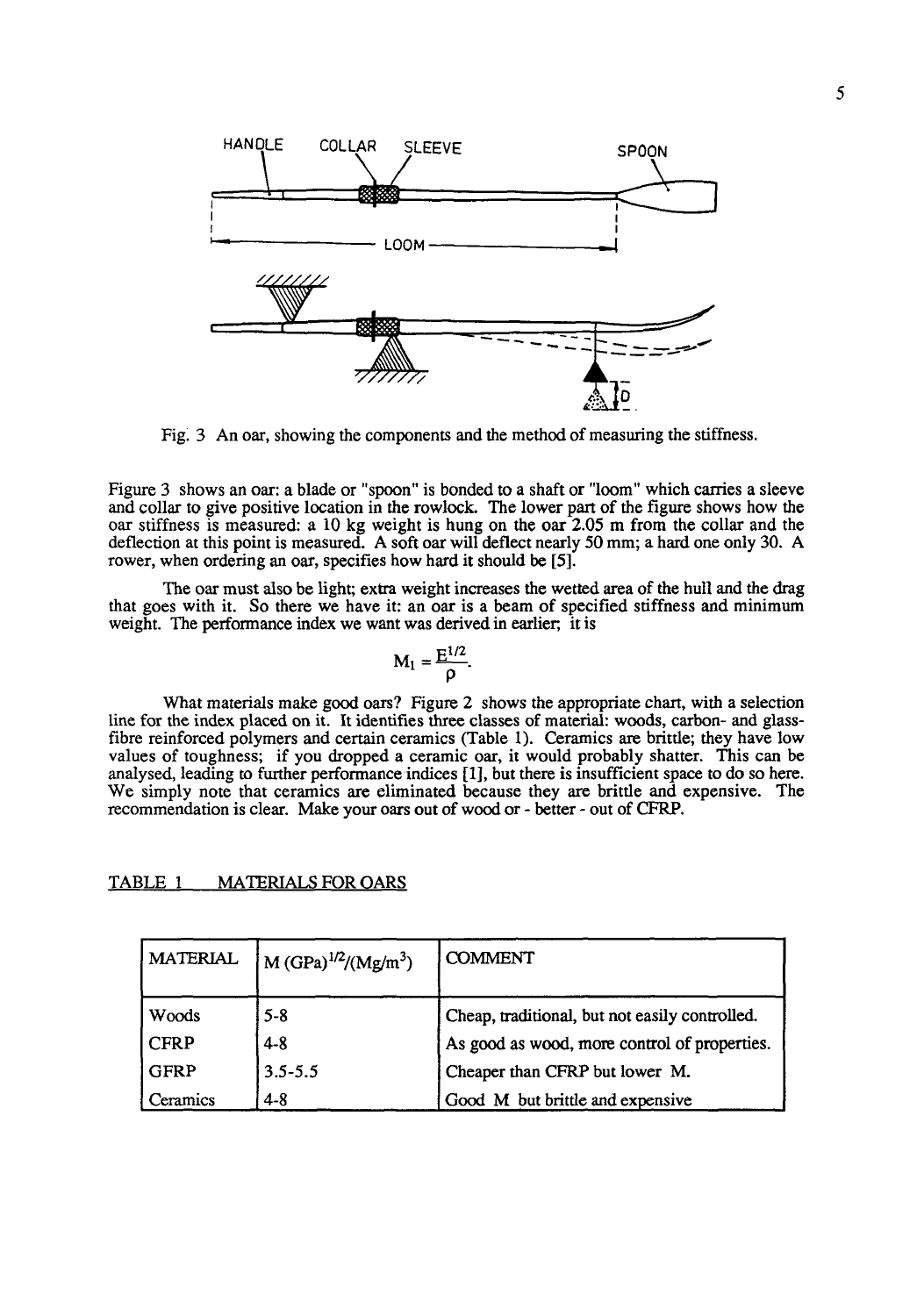Of what, in reality, are oars made? Racing oars and sculls are made either of wood or of a high performance composite: carbon-fibre reinforced epoxy, CFRP. Wooden oars are made today, as they were **100** years ago, by handcraftsmen who use Sitka spruce from the northern US or Canada, the further north the better because the short growing season gives a finer grain. A spruce oar weighs between **4** and **4.3** kg, and costs (in **1993)** about **£150** or **\$250.** Composite blades are a little lighter than wood, for the same stiffness. The component parts are fabricated from a mixture of carbon and glass fibres in an epoxy matrix, assembled and glued. The advantage of composites lies partly in the saving of weight (typical weight: **3.9** kg) and partly in the greater control of performance: the shaft is moulded to give the stiffness specified by the purchaser. At a price, of course: a **CFRP** oar costs about **£300 (\$450).** 

#### **Materials for Precision Instruments**

The precision of a measuring device, like a sub-micrometer displacement gauge, is limited by its stiffness, and by the dimensional change caused by temperature gradients. Compensation for elastic deflection can be arranged, and corrections to cope with thermal expansion are possible too - provided the device is at a uniform temperature. Thermal gradients are the real problem: they cause a change of shape - that is, distortion - of the device for which compensation is not possible. Sensitivity to *vibration* is also a problem: natural excitation introduces noise into the measurement. So - in precision instrument design - it is permissible to allow expansion, provided distortion does not occur **[61.** Elastic deflection is allowed, provided natural vibration frequencies are high.

What, then, are good materials for precision devices?



Figure **4.** A precision instrument. It consists of a force loop, an actuator and a sensor

Figure 4 shows, schematically, such a device: it consists of a force loop, an actuator and a sensor; we aim to choose a material for the force loop. It will, in general, support heat sources: electrical components which generate heat. The relevant performance index is found by considering the simple case of one-dimensional heat flow through a rod insulated except at its ends, one of which is at ambient and the other connected to the heat source. In the steady state, Fourier's law is

$$
q = -\lambda \frac{dT}{dx}
$$
 (8)

where q is heat input per unit area,  $\lambda$  is the thermal conductivity and  $\frac{dT}{dx}$  is the resulting temperature gradient. The strain is related to temperature by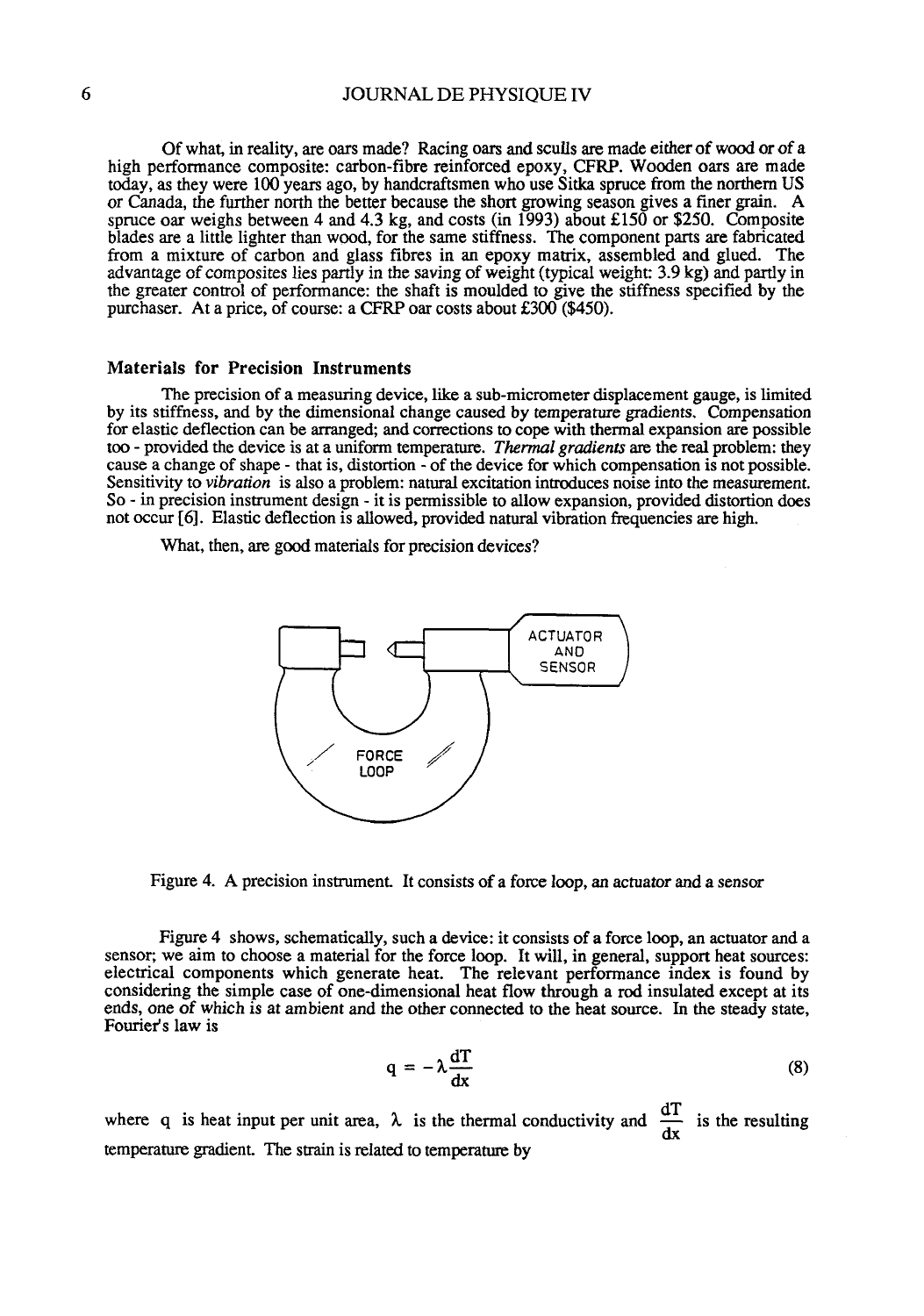$\overline{7}$ 

$$
\varepsilon = \alpha \left( T_o - T \right) \tag{9}
$$

where  $\alpha$  is the thermal conductivity and  $T_0$  is ambient temperature, from which

$$
\frac{d\varepsilon}{dx} = \frac{\alpha dT}{dx} = \left(\frac{\alpha}{\lambda}\right)q
$$
\n(10)

Thus for a given geometry and heat flow, the distortion *dE/&* is minimised by selecting materials with large values of the index



$$
M_3 = \frac{\lambda}{\alpha}
$$

Figure 5. A Chart of thermal conductivity,  $\lambda$ , and expansion coefficient,  $\alpha$ , allowing selection of materials for the force loop of precision instruments.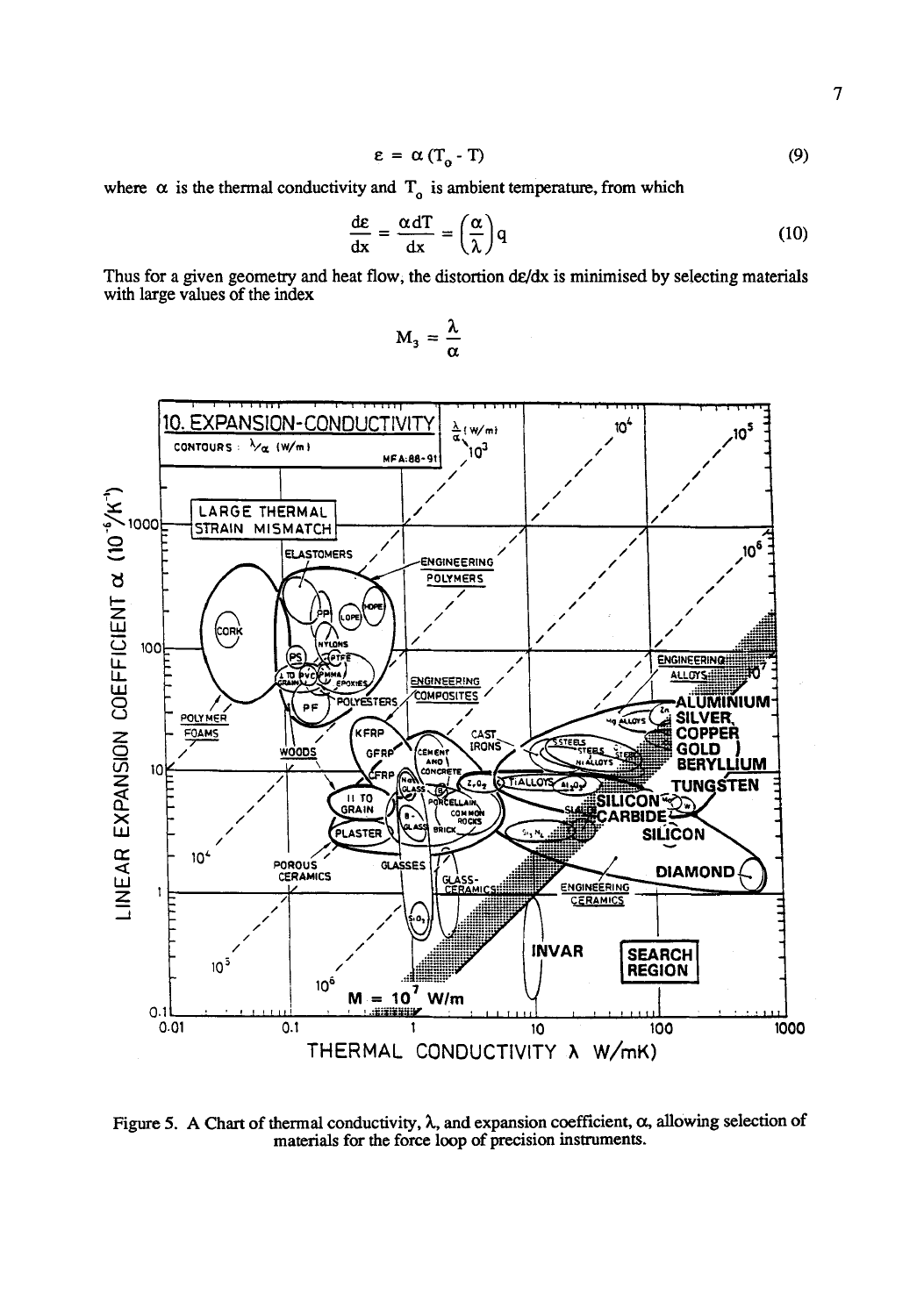The other problem is vibration. The sensitivity to external excitation is minimised by making the natural frequencies of the device as high as possible. The flexural vibrations have the lowest frequencies; they are proportional, once again, to

$$
M_1 = \frac{E^{V_2}}{\rho}
$$

A high value of this index will minimise the problem. Finally, of course, the device must not cost too much.

Chart 10 (Figure 5) shows the expansion coefficient,  $\alpha$ , plotted against the thermal conductivity,  $\lambda$ . Contours show constant values of the quantity  $\lambda/\alpha$ . A search region is isolated by the line  $\lambda/\alpha = 10^7$  W/m, giving the short list of Table 2. Values of  $M_1 = E^{1/2}/\rho$  read from Chart 1 (Figure 2) **are** included in the table.

# TABLE 2 MATERIALS TO MINIMISE THERMAL DISTORTION

| <b>MATERIAL</b>        | $M_3 = \lambda/\alpha$ | $M_1 = E^{1/2}/\rho$   | <b>COMMENT</b>                                    |
|------------------------|------------------------|------------------------|---------------------------------------------------|
|                        | (W/m)                  | $(GPa^{1/2}/(Mg/m^3))$ |                                                   |
| <b>DIAMOND</b>         | $5 \times 10^8$        | 8.6                    | $M_1$ and<br>$M_i$ ;<br>Outstanding<br>expensive. |
| <b>SILICON</b>         | $4 \times 10^{7}$      | 6.0                    | Excellent $M_1$ and $M_3$ ; cheap.                |
| <b>SILICON CARBIDE</b> | $2 \times 10^7$        | 6.2                    | Excellent $M_1$ and $M_3$ ; potentially<br>cheap. |
| <b>BERYLLIUM</b>       | 10 <sup>7</sup>        | 9                      | Less good than silicon or SiC.                    |
| <b>ALUMINIUM</b>       | 10 <sup>7</sup>        | 3.1                    | Poor $M_1$ , but very cheap.                      |
| <b>SILVER</b>          | $2 \times 10^7$        | 1.0                    | ) High density                                    |
| <b>COPPER</b>          | $2 \times 10^7$        | 1.3                    | ) gives poor                                      |
| <b>GOLD</b>            | $2 \times 10^7$        | 0.6                    | ) value of $M_1$ .                                |
| <b>TUNGSTEN</b>        | $3 \times 10^7$        | 1.1                    | ) Better than copper, silver or                   |
| <b>MOLYBDENUM</b>      | $2 \times 10^7$        | 1.3                    | ) gold, but less good than                        |
| <b>INVAR</b>           | $3 \times 10^7$        | 1.4                    | ) silicon, SiC, diamond                           |
|                        |                        |                        |                                                   |